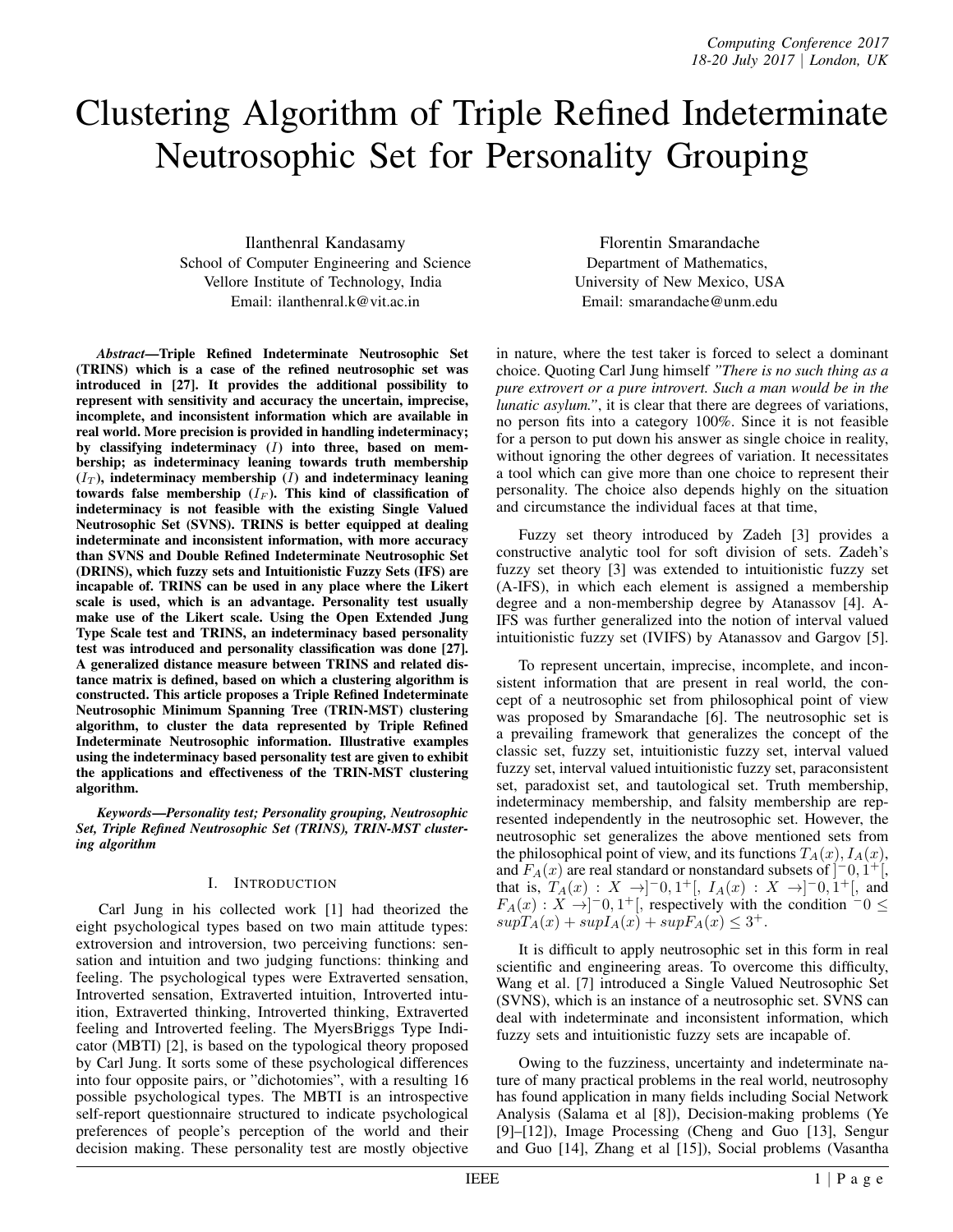and Smarandache [16], [17]) etc. Liu et al, have applied neutrosophy to group decision problems and multiple attribute decision making problems [18]–[24] etc.

To provide more accuracy and precision to indeterminacy, the indeterminacy value present in the neutrosophic set has been classified into two; based on membership; as indeterminacy leaning towards truth membership and as indeterminacy leaning towards false membership. They make the indeterminacy involved in the scenario to be more accurate and precise. This modified refined neutrosophic set was defined as Double Refined Indeterminacy Neutrosophic Set (DRINS) by Kandasamy [25] and Kandasamy and Florentin [26]. To increase the accuracy, precision and to fit in the Likert's scale which is usually used in personality test; here the indeterminacy concept is divided into three, as indeterminacy leaning towards truth membership, indeterminacy membership and indeterminacy leaning towards false membership. This refined neturosophic set known as the Triple Refined Indeterminate Neutrosophic Sets (TRINS) was defined by Kandasamy and Florentin [27].

Consider an example from a personality test "You tend to sympathize with others". The person need not be forced to opt for a single choice; cause it is natural that the behaviour is dependent on several external and internal factors, varying from the person's mood to surrounding. So a person might not always react in a particular way, in a particular scenario. There is always a degree to which the person will strongly agree to the statement (say 0.7), will just agree (0.1), neither agree or disagree (0.05), will agree (0.1) and will strongly disagree $(0.05)$ . When a person is taking a personality test he/she is forced to opt for a single choice, thereby the degrees of membership of others are completely lost. Whereas using TRINS this statement is represented as *⟨*07*,* 0*.*1*,* 0*.*05*,* 0*.*1*,* 0*.*05*⟩*, it can be evaluated accurately; thereby giving very useful necessary precision to the result. All the various choices are captures thereby avoiding the preferential choice that is executed in the classical method.

Section one is introductory in nature. The rest of the paper is organized as follows: Section two recalls some basic concepts about neutrosophy and The Open Extended Jungian Type Scales (OEJTS) personality test. Section three recalls TRINS, its related set theoretic concepts, distance measure over TRINS and the indeterminacy based personality test [27]. Section four introduces the clustering algorithm using the Minimum Spanning Tree known as the TRIN-MST clustering algorithm. Clustering of different people based on the personality test can be done using the TRIN-MST clustering algorithm. Illustrative examples are provided in the section five to show the working and efficiency of the algorithm. The conclusions and future direction of work based on personality testing and TRINS is given in the last section.

# II. PRELIMINARIES / BASIC CONCEPTS

# *A. Personality test*

There are several types of personality tests, the most common type is the objective personality tests. It involves the administration of many questions/items to test-takers who respond by rating the degree to which each item reflects their behaviour and can be scored objectively. The term 'item' is used because many test questions are not actually questions; they are typically statements on questionnaires that allow respondents to indicate level of agreement. The most famously used personality test is the Myers-Briggs Type Indicator test. Most personality tests on the internet offer little information about how they were developed or how the results are calculated. A comparative study of different tests has not been carried out. There are currently no criteria for what makes a good Myers-Briggs/Jungian type. Of course, it could just be accepted that the Myers-Briggs Type Indicator (MBTI) defines Myers-Briggs/Jungian types and so that means that the measure of a test is just how similar it is to the MBTI.

The Open Extended Jungian Type Scales test [28] is an open source alternative to the Myers Briggs type indicator test. A comparative validity study of the Open Extended Jungian Type Scales was done using three other on-line tests that measured the same construct (Myers-Briggs Type Indicator alternatives). The ability of the OEJTS to differentiate among individuals of known type was significantly higher than other tests. This is good evidence for the OEJTS being the most accurate on-line Myers-Briggs/Jungian type test. There are innumerable on-line Myers-Briggs tests, only three were chosen due to limits on subjects. The three were chosen on the basis of their judged popularity within Myers-Briggs enthusiast communities. The three chosen were the Human Metrics Jung Typology Test, Similar Minds Jung Personality Test and 16- Personalities personality test. The OEJTS test alone is taken for future discussion in this paper.

# *B. The Open Extended Jungian Type Scales (OEJTS)*

An extension of the Jung's Theory of psychological type casting is the Myers- Briggs Type Indicator (MBTI). It has four personality dichotomies that are combined to yield 16 personality types. The dichotomies are [28]

- 1) Introversion (I) vs. Extroversion (E); sometimes is described as a persons orientation, they either orient within themselves or to the outside world. Other times the focus is put more explicitly on social interaction, with some claiming that social interactions wears out introverts whereas social interaction raises the energy level in extroverts.
- 2) Sensing (S) vs. Intuition (N); defined as how a person takes in information by Myers and Briggs, who said that sensors pay attention to the five senses while intuitives pay attention to possibilities.
- 3) Feeling (F) vs. Thinking (T); has been defined as what a person values and what they base their decisions on: either interpersonal considerations or through dispassionate logic.
- 4) Judging (J) vs. Perceiving (P); was a dichotomy added by Myers and Briggs to pick between the second and third pair of functions. Individuals who prefer a structured lifestyle are supposed to use their judging functions (thinking and feeling) while individuals who prefer a flexible lifestyle are supposed to prefer the sensing functions (sensing and intuition).

The Open Extended Jungian Type Scales (OEJTS) measures four scales, each intended to produce a very large score differential along one dichotomy.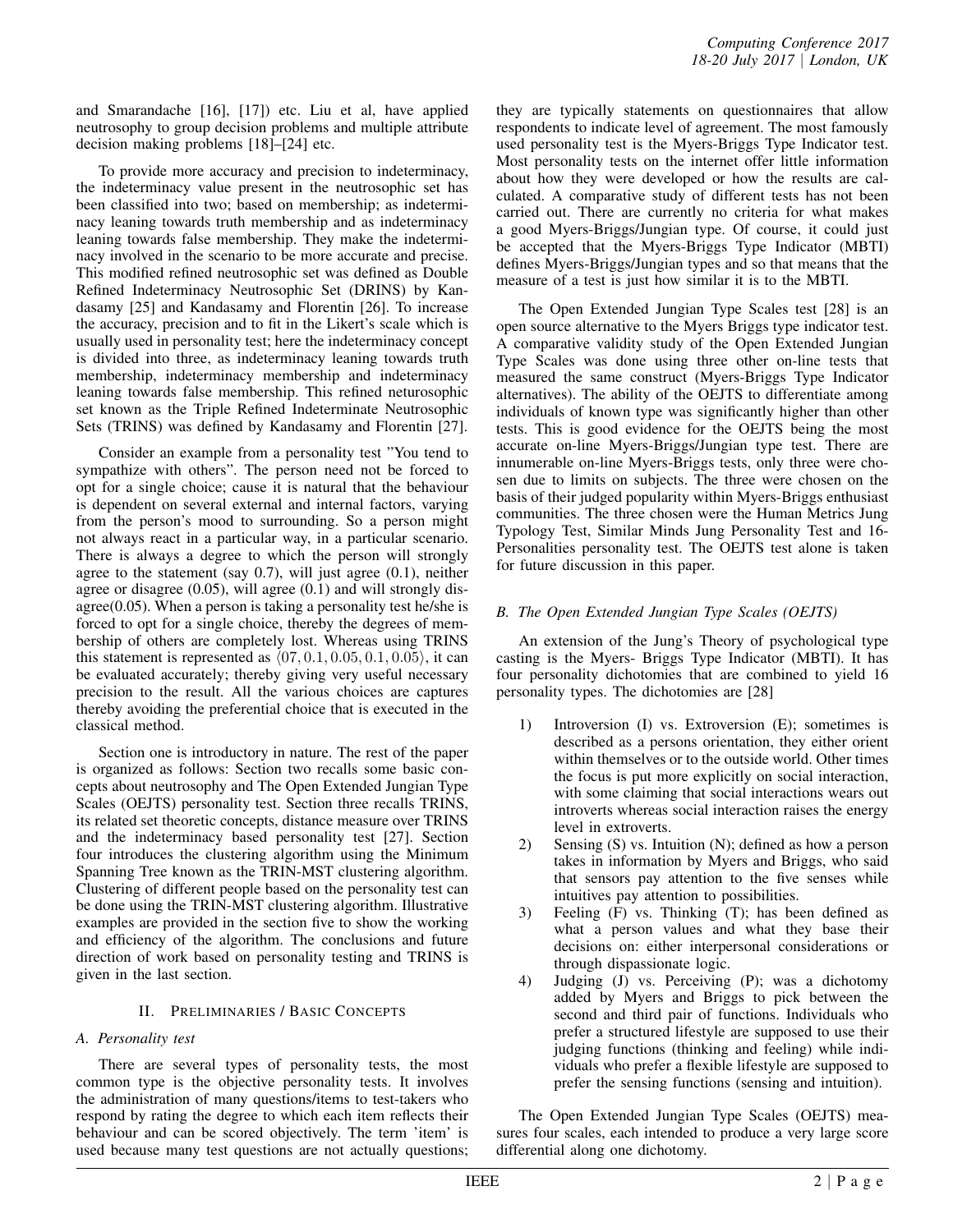TABLE I. QUESTIONNAIRE

| о                  |                       | Scale     |                              |
|--------------------|-----------------------|-----------|------------------------------|
| $Q_1$              | makes lists           | 1 2 3 4 5 | relies on memory             |
| $\scriptstyle Q_2$ | sceptical             | 1 2 3 4 5 | wants to believe             |
| $Q_3$              | bored by time alone   | 12345     | needs time alone             |
| Q7                 | energetic             | 1 2 3 4 5 | mellow                       |
| $Q_{11}$           | works best in groups  | 12345     | works best alone             |
| $Q_{15}$           | worn out by parties   | 1 2 3 4 5 | gets fired up by parties     |
| $Q_{19}$           | talks more            | 1 2 3 4 5 | listens more                 |
| $Q_{23}$           | stays at home         | 1 2 3 4 5 | goes out on the town         |
| $Q_{27}$           | finds it difficult to | 1 2 3 4 5 | yelling to others when they  |
|                    | yell very loudly      |           | are far away comes naturally |
| 231                | perform in public     | 1 2 3 4 5 | avoids public speaking       |

The item format for the OEJTS has been chosen to be two statements that form a biploar scale (e.g. humble to arrogant), operationalized as a five point scale. A sample questionnaire is shown in Table I.

#### *C. Working of the Open Extended Jungian Type Scales*

The OEJTS personality test gives a result equivalent to the Myers-Briggs Type Indicator, although the test is not the MBTI and has no affiliation with it. There are 32 pairs of personality descriptions connected by a five point scale. Marking for each pair, is a choice where on the scale between them you think you are. For example, if the pair is angry versus calm, you should circle a 1 if you are always angry and never calm, a 3 if you are half and half, etc. Sample questions are as shown in Table I. Questions 3, 7, 11, 15, 19, 23, 17 and 31 are related to Extrovert Introvert.

The scoring instructions are as follows [28] :

$$
IE = 30 - Q_3 - Q_7 - Q_{11} + Q_{15} - Q_{19} + Q_{23} + Q_{27} - Q_{31}
$$
  
\n
$$
SN = 12 + Q_4 + Q_8 + Q_{12} + Q_{16}) + Q_{20} - Q_{24} - Q_{28} + Q_{32}
$$
  
\n
$$
FT = 30 - Q_2 + Q_6 + Q_{10} - Q_{14} - Q_{18} + Q_{22} - Q_{26} - Q_{30}
$$
  
\n
$$
JP = 18 + Q_1 + Q_5 - Q_9 + Q_{13} - Q_{17} + Q_{21} - Q_{25} + Q_{29}
$$

If IE is more than 24, you are extrovert (E), otherwise you are introvert (I). If SN is more than 24, you are intuitive (N), otherwise you are sensing (S). If FT is more than 24, you are thinking (T), otherwise you are feeling (F). If JP is more than 24, you are perceiving (P), otherwise you are judging (J). The four letters are combined to obtain the personality type (e.g. I, S, F,  $P = I\$ {SFP}.

# *D. Neutrosophy and Single Valued Neutrosophic Set (SVNS)*

Neutrosophy is a branch of philosophy, introduced by Smarandache [6], which studies the origin, nature, and scope of neutralities, as well as their interactions with different ideational spectra. It considers a proposition, concept, theory, event, or entity, "*A*" in relation to its opposite, "Anti-*A*" and that which is not *A*, "Non-*A*", and that which is neither "*A*" nor "Anti-*A*", denoted by "Neut-*A*". Neutrosophy is the basis of neutrosophic logic, neutrosophic probability, neutrosophic set, and neutrosophic statistics.

The concept of a neutrosophic set from philosophical point of view, introduced by Smarandache [6], is as follows.

*Definition 1:* [6] Let *X* be a space of points (objects), with a generic element in *X* denoted by *x*. A neutrosophic set *A*

in *X* is characterized by a truth membership function  $T_A(x)$ , an indeterminacy membership function  $I_A(x)$ , and a falsity membership function  $F_A(x)$ . The functions  $T_A(x)$ ,  $I_A(x)$ , and  $F_A(x)$  are real standard or non standard subsets of  $]$ <sup>-</sup>0, 1<sup>+</sup>[, that is,  $T_A(x)$  :  $X \rightarrow ]-0,1^+[,I_A(x)$  :  $X \rightarrow ]-0,1^+[,$  and  $F_A(x): X \rightarrow ]-0, 1^+[$ , with the condition  $-0 \leq \sup T_A(x) +$  $supI_A(x) + supF_A(x) \leq 3^+$ .

This definition of neutrosophic set is difficult to apply in real world application of scientific and engineering fields. Therefore, the concept of Single Valued Neutrosophic Set (SVNS), which is an instance of a neutrosophic set was introduced by Wang et al. [7].

*Definition 2:* [7] Let *X* be a space of points (objects) with generic elements in *X* denoted by *x*. An Single Valued Neutrosophic Set (SVNS) *A* in *X* is characterized by truth membership function  $T_A(x)$ , indeterminacy membership function  $I_A(x)$ , and falsity membership function  $F_A(x)$ . For each point *x* in *X*, there are  $T_A(x)$ ,  $I_A(x)$ ,  $F_A(x) \in [0,1]$ , and  $0 \leq T_A(x) + I_A(x) + F_A(x) \leq 3$ . Therefore, an SVNS A can be represented by  $A = \{ \langle x, T_A(x), I_A(x), F_A(x) \rangle \mid x \in X \}.$ The following expressions are defined in [7] for SVNSs *A, B*:

- *A*  $\in$  *B* if and only if  $T_A(x) \le T_B(x)$ ,  $I_A(x) \ge I_B(x)$ ,  $F_A(x) \geq F_B(x)$  for any *x* in *X*.
- $A = B$  if and only if  $A \subseteq B$  and  $B \subseteq A$ .
- $\bullet$  *A<sup>c</sup>* = { $\langle x, F_A(x), 1 I_A(x), T_A(x) \rangle | x \in X$ }.

The refined neutrosophic logic defined by [29] is as follows:

*Definition 3:* T can be split into many types of truths:  $T_1, T_2, \ldots, T_p$ , and *I* into many types of indeterminacies:  $I_1$ ,  $I_2, \ldots, I_r$ , and *F* into many types of falsities:  $F_1, F_2, \ldots, F_s$ , where all  $p, r, s \ge 1$  are integers, and  $p + r + s = n$ . In the same way, but all subcomponents  $T_j$ ,  $I_k$ ,  $F_l$  are not symbols, but subsets of [0, 1], for all  $j \in \{1, 2, \ldots, p\}$  all  $k \in \{1, 2, \ldots, r\}$  and all  $l \in \{1, 2, \ldots, s\}$ . If all sources of information that separately provide neutrosophic values for a specific subcomponent are independent sources, then in the general case we consider that each of the subcomponents  $T_j$ ,  $I_k$ ,  $F_l$  is independent with respect to the others and it is in the non-standard set  $[-0, 1^+]$ .

The following section is recalled from [27] for the sake of completeness of this paper.

# III. TRIPLE REFINED INDETERMINACY NEUTROSOPHIC SET (TRINS)

Here the indeterminacy concept is divided into three, as indeterminacy leaning towards truth membership, indeterminacy membership and indeterminacy leaning towards false membership. This division aids in increasing the accuracy and precision of the indeterminacy and to fit in the Likert's scale which is usually used in personality test. This refined neturosophic set is defined as the Triple Refined Indeterminate Neutrosophic Sets (TRINS) [27].

*Definition 4:* Let *X* be a space of points (objects) with generic elements in *X* denoted by *x*. A Triple Refined Indeterminate Neutrosophic Set (TRINS) *A* in *X* is characterized by truth membership function  $T_A(x)$ , indeterminacy leaning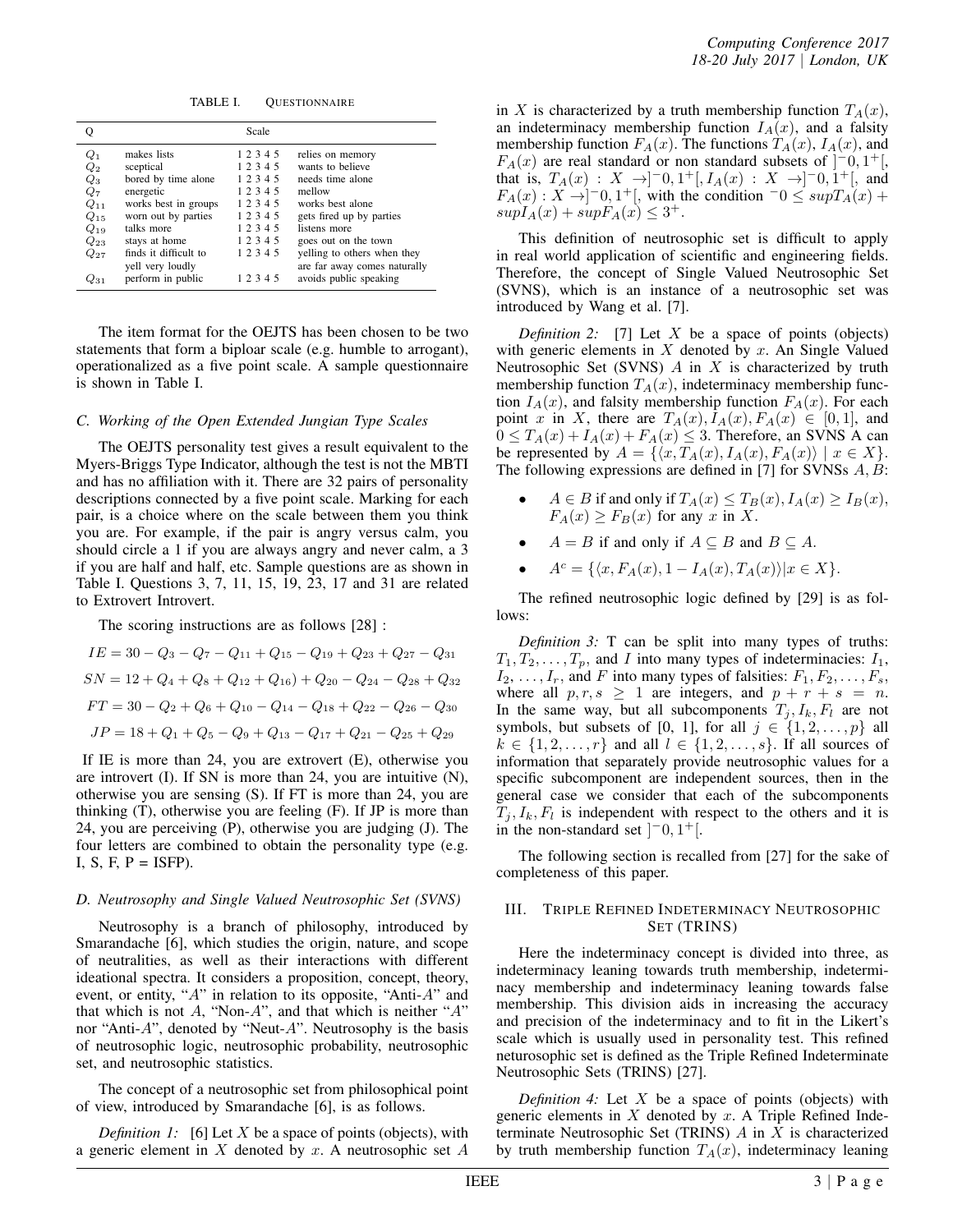towards truth membership function  $I_{TA}(x)$ , indeterminacy membership function  $I_A(x)$ , indeterminacy leaning towards falsity membership function  $I_{FA}(x)$ , and falsity membership function  $F_A(x)$ . Each membership function has a weight  $w_m \in [0, 5]$  associated with it. For each generic element  $x \in X$ , there are

$$
T_A(x), I_{TA}(x), I_A(x), I_{FA}(x), F_A(x) \in [0, 1],
$$
  
\n
$$
w_T(T_A(x)), w_{I_T}(I_{TA}(x)), w_I(I_A(x)), w_{I_F}(I_{FA}(x)),
$$
  
\n
$$
w_F(F_A(x)) \in [0, 5],
$$

and

$$
0 \le T_A(x) + I_{TA}(x) + I_A(x) + I_{FA}(x) + F_A(x) \le 5.
$$

Therefore, a TRINS *A* can be represented by

$$
A = \{ \langle x, T_A(x), I_{TA}(x), I_A(x), I_{FA}(x), F_A(x) \rangle \mid x \in X \}.
$$

A TRINS *A* is represented as

$$
A = \int_X \{ \langle T(x), I_T(x), I(x), I_F(x), F(x) \rangle / dx, x \in X \} \quad (1)
$$

when *X* is continuous. It is represented as

$$
A = \sum_{i=1}^{n} \{ \langle T(x_i), I_T(x_i), I(x_i), I_F(x_i), F(x_i) \rangle \mid x_i, x_i \in X \}
$$
\n(2)

when *X* is discrete.

*Definition 1:* Let  $X = [x_1, x_2]$  where  $x_1$  is question 1 and  $x_2$  is question 2 from Table II. The values of  $x_1$  and  $x_2$  are in [0*,* 1] and when the weight of the membership is applied the values of  $w_m(x_1)$  and  $w_m(x_2)$  are in [1, 5]. This is obtained from the questionnaire of the user.

Consider question 1, instead of a forced single choice; their option for question 1 would be a degree of "make list", a degree of indeterminacy choice towards "make list" , a degree of uncertain and indeterminate combination of making list and depending on memory, an degree of indeterminate choice more of replying on memory, and a degree of "relying on memory".

*A* is a TRINS of *X* defined by

$$
A = \langle 0.0, 0.4, 0.1, 0.0, 0.5 \rangle / x_1 + \langle 0.5, 0.1, 0.1, 0.1, 0.2 \rangle / x_2.
$$

The associated membership weights are  $w_T = 1$ ,  $w_{I_T} =$ 2,  $w_I = 3$ ,  $w_{I_F} = 4$ ,  $w_F = 5$ . Then the weighted  $T$ **RINS**  $w_T(T_A(x))$ ,  $w_{I_T}(I_{TA}(x))$ ,  $w_I(I_A(x))$ ,  $w_{I_F}(I_{FA}(x))$ ,  $w_F(F_A(x)) \in [0,5]$ , will be

$$
A = \langle 0.0, 0.8, 0.3, 0.0, 1.5 \rangle / x_1 + \langle 0.5, 0.2, 0.3, 0.4, 1.0 \rangle / x_2.
$$

*Definition 5:* The complement of a TRINS *A* is denoted by  $c(A)$  and is defined by  $T_{c(A)}(x) = F_A(x), I_{Tc(A)}(x) =$  $1 - I_{TA}(x), I_{c(A)}(x) = 1 - I_A(x), I_{Fc(A)}(x) = 1 - I_{FA}(x)$ and  $F_{c(A)}(x) = T_A(x)$  for all *x* in *X*.

*Definition 6:* A TRINS *A* is contained in the other TRINS *B*,  $A \subseteq B$ , if and only if  $T_A(x) \leq T_B(x)$ ,  $I_{TA}(x) \leq I_{TB}(x)$ ,  $I_A(x) \leq I_B(x)$ ,  $I_{FA}(x) \leq I_{FB}(x)$  and  $F_A(x) \geq F_B(x)$  for all *x* in *X*.

Note that by the definition of containment relation, *X* is a partially ordered set and not a totally ordered set.

For example, let *A* and *B* be the TRINSs as defined in Example 1, then *A* is not contained in *B* and *B* is not contained in *A*.

*Definition 7:* Two TRINSs *A* and *B* are equal, denoted as  $A = B$ , if and only if  $A \subseteq B$  and  $B \subseteq A$ .

The union of two TRINSs *A* and *B* is a TRINS *C*, denoted as  $C = A \cup B$ , the intersection of two TRINSs A and B is a TRINS *C*, denoted as  $C = A \cap B$ , and the difference of two TRINSs *D*, written as  $D = A \setminus B$ , was defined in [27].

Three operators truth favourite  $(\triangle)$ , falsity favourite  $(\nabla)$ and indeterminacy neutral  $(\nabla)$  are defined over TRINSs. Two operators truth favourite  $(\triangle)$  and falsity favourite  $(\nabla)$  are defined to remove the indeterminacy in the TRINSs and transform it into intuitionistic fuzzy sets or paraconsistent sets. Similarly the TRINS is transformed into a SVNS by operator indeterminacy neutral  $(\nabla)$  by combining the indeterminacy values of the TRINS. These three operators are unique on TRINS was defined in [27].

All set theoretic operators like commutativity, associativity, distributivity, idempotency, absorption and the DeMorgan's Laws were defined over TRINs [27]. The definition of complement, union and intersection of TRINS and TRINS itself satisfy most properties of classical set, fuzzy set, intuitionistic fuzzy set and SNVS. Similar to fuzzy set, intuitionistic fuzzy set and SNVS, it does not satisfy the principle of middle exclude.

#### *A. Distance Measures of TRINS*

The weight measures over TRINS is defined in the following:

Consider TRINS *A* in a universe of discourse,  $X = \{x_l,$  $x_2, \ldots, x_n$ , which are denoted by  $A = \{ \langle x_i, T_A(x_i), \rangle \}$  $I_{TA}(x_i)$ ,  $I_A(x_i)$ ,  $I_{FA}(x_i)$ ,  $F_A(x_i)$  |  $x_i \in X$ }, where  $T_A(x_i)$ ,  $I_{TA}(x_i)$ ,  $I_A(x_i)$ ,  $I_{FA}(x_i)$ ,  $F_A(x_i)$ ,  $\in$  [0, 1] for every  $x_i \in X$ . Let  $w_m$  be the weight of each membership, then  $w_T(T_A(x))$ ,  $w_{I_T}(I_{TA}(x))$ ,  $w_I(I_A(x))$ ,  $w_{I_F}(I_{FA}(x))$ ,  $w_F(F_A(x)) \in [0, 5]$ . Hereafter by the membership  $T_A(x_i)$ ,  $I_{TA}(x_i)$ ,  $I_A(x_i)$ ,  $I_{FA}(x_i)$ ,  $F_A(x_i)$ , we mean the weight membership  $w_T(T_A(x))$ ,  $w_{I_T}(I_{TA}(x))$ ,  $w_I(I_A(x))$ ,  $w_{I_F}(I_{FA}(x))$ ,  $w_F(F_A(x)).$ 

Then, the generalized Triple Refined Indeterminate Neutrosophic weight is defined as follows:

$$
w(A) = \{ \sum_{i=1}^{n} \{ w_T(T_A(x_i)) + w_{I_T}(I_{TA}(x_i)) + w_{I}(I_{AA}(x_i)) + w_{I}(I_{AA}(x_i)) + w_{I_F}(I_{FA}(x_i)) + w_{I}(I_{AA}(x_i)) \}
$$
\n
$$
(3)
$$

The distance measures over TRINs is defined in the following and the related algorithm for determining the distance is given:

Consider two TRINSs *A* and *B* in a universe of discourse,  $X = x_l, x_2, \ldots, x_n$ , which are denoted by

$$
A = \{ \langle x_i, T_A(x_i), I_{TA}(x_i), I_A(x_i), I_{FA}(x_i), F_A(x_i) \rangle \mid x_i \in X \}, \text{ and } B = \{ \langle x_i, T_B(x_i), I_{TB}(x_i), I_B(x_i), I_{FB}(x_i), F_B(x_i) \rangle \mid x_i \in X \},
$$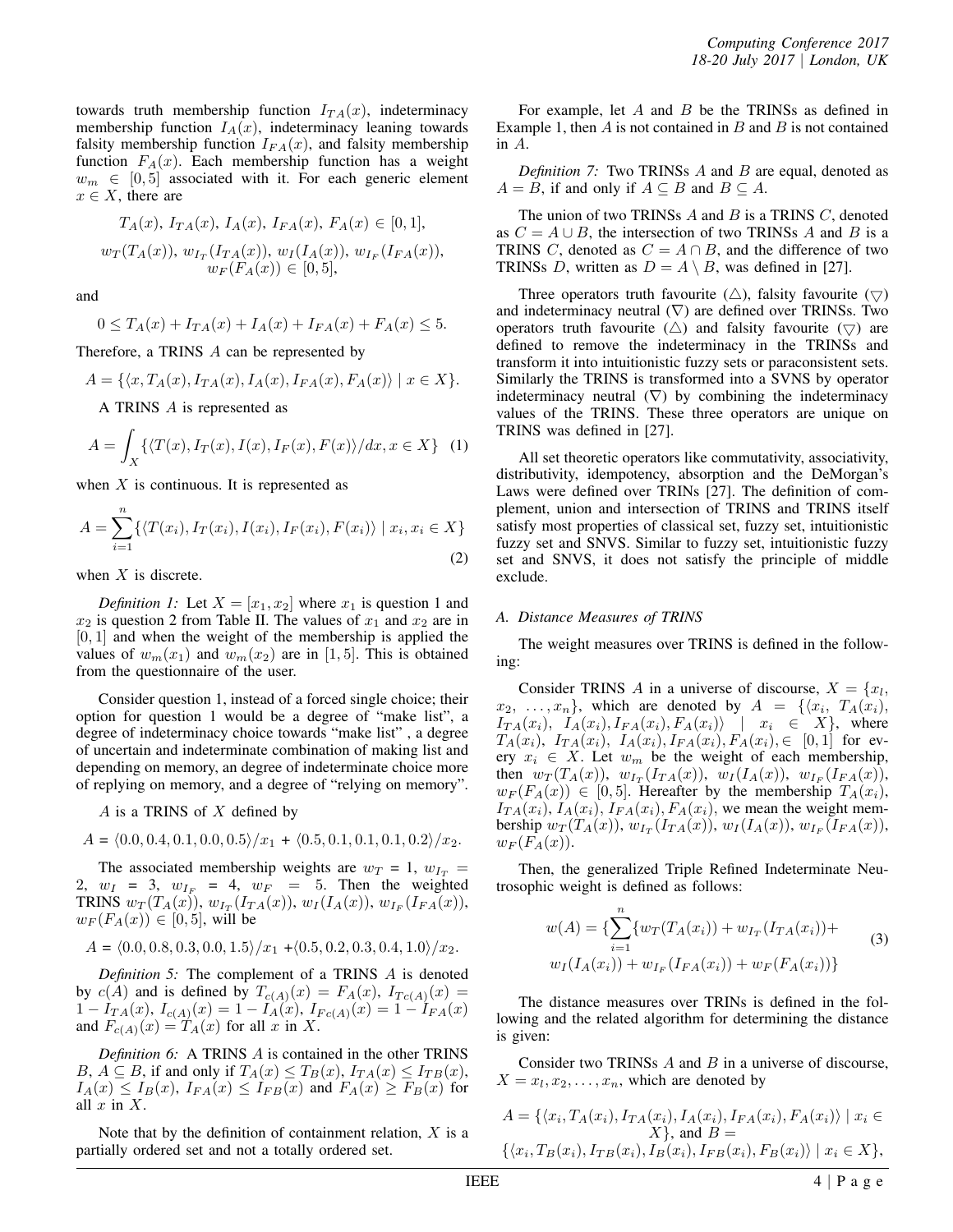where  $T_A(x_i)$ ,  $I_{TA}(x_i)$ ,  $I_A(x_i)$ ,  $I_{FA}(x_i)$ ,  $F_A(x_i)$ ,  $T_B(x_i)$ ,  $I_{TB}(x_i), I_B(x_i), I_{FB}(x_i), F_B(x_i) \in [0, 5]$  for every  $x_i \in X$ . Let  $w_i(i = 1, 2, ..., n)$  be the weight of an element *x* ∑  $\sum_{i=1}^{i} w_i = 1, 2, ..., n$ , with  $w_i \ge 0$  (*i* = 1, 2*, . . . , n*) and  $\sum_{i=1}^{n} w_i = 1$ .

Then, the generalized Triple Refined Indeterminate Neutrosophic weighted distance is defined as follows:

$$
d_{\lambda}(A, B) = \left\{ \frac{1}{5} \sum_{i=1}^{n} w_i \middle| T_A(x_i) - T_B(x_i) \right\}^{\lambda}
$$
  
+ 
$$
\left| T_{TA}(x_i) - T_{TB}(x_i) \right|^{\lambda} + \left| T_A(x_i) - T_B(x_i) \right|^{\lambda} +
$$
  

$$
\left| T_{FA}(x_i) - T_{FB}(x_i) \right|^{\lambda} + \left| F_A(x_i) - F_B(x_i) \right|^{\lambda} \right\}^{1/\lambda}
$$
  
(4)

where  $\lambda > 0$ .

Equation 4 reduces to the Triple Refined Indeterminate Neutrosophic weighted Hamming distance and the Triple Refined Indeterminate Neutrosophic weighted Euclidean distance, when  $\lambda = 1, 2$ , respectively. The Triple Refined Indeterminate Neutrosophic weighted Hamming distance is given as

$$
d_{\lambda}(A, B) = \frac{1}{5} \sum_{i=1}^{n} w_{i} [ | T_{A}(x_{i}) - T_{B}(x_{i}) |
$$
  
+  $| I_{TA}(x_{i}) - I_{TB}(x_{i}) | + | I_{A}(x_{i}) - I_{B}(x_{i}) |$   
+  $| I_{FA}(x_{i}) - I_{FB}(x_{i}) | + | F_{A}(x_{i}) - F_{B}(x_{i}) | ]$  (5)

where  $\lambda = 1$  in Equation 4.

The Triple Refined Indeterminate Neutrosophic weighted Euclidean distance is given as

$$
d_{\lambda}(A, B) = \left\{ \frac{1}{5} \sum_{i=1}^{n} w_i \middle| T_A(x_i) - T_B(x_i) \right\}^2 + | I_{TA}(x_i) - I_{TB}(x_i) |^2 + | I_A(x_i) - I_B(x_i) |^2
$$
\n
$$
| I_{FA}(x_i) - I_{FB}(x_i) |^2 + | F_A(x_i) - F_B(x_i) |^2 \right\}^{1/2}
$$
\n(6)

where  $\lambda = 2$  in Equation 4.

The algorithm to obtain the generalized Triple Refined Indeterminate Neutrosophic weighted distance  $d<sub>\lambda</sub>(A, B)$  is given in Algorithm 1.

The following proposition is given for the distance measure.

*Definition 1:* The generalized Triple Refined Indeterminate Neutrosophic weighted distance  $d_{\lambda}(A, B)$  for  $\lambda > 0$  satisfies the following properties:

- 1) (Property 1)  $d_{\lambda}(A, B) \geq 0$ ;
- 2) (Property 2)  $d_{\lambda}(A, B) = 0$  if and only if  $A = B$ ;<br>3) (Property 3)  $d_{\lambda}(A, B) = d_{\lambda}(B, A)$ ;
- 3) (Property 3)  $d_{\lambda}(A, B) = d_{\lambda}(B, A);$ <br>4) (Property 4) If  $A \subseteq B \subseteq C, C$
- 4) (Property 4) If  $A \subseteq B \subseteq C, C$  is an TRINS in *X*, then  $d_{\lambda}(A, C) \geq d_{\lambda}(A, B)$  and  $d_{\lambda}(A, C) \geq$  $d_{\lambda}(B, C)$ .

It can be easily seen that  $d_{\lambda}(A, B)$  satisfies the properties (Property 1) to (Property 4).

The Triple Refined Indeterminate Neutrosophic distance matrix *D* is defined in the following.

*Definition 8:* Let  $A_j$  ( $j = 1, 2, \ldots, m$ ) be a collection of *m* TRINs, then  $D = (d_{ij})_{m \times m}$  is called a Triple valued Algorithm 1 Generalized Triple Refined Indeterminate Neutrosophic weighted distance  $d_{\lambda}(A, B)$ 

Input:  $X \leftarrow x_l, x_2, \ldots, x_n$  $A \leftarrow \{ \langle x_i, T_A(x_i), I_{TA}(x_i), I_A(x_i), I_{FA}(x_i), F_A(x_i) \rangle \mid$ *x<sup>i</sup> ∈ X}*  $B \leftarrow \{ \langle x_i, T_B(x_i), I_{TB}(x_i), I_B(x_i), I_{FB}(x_i), F_A(x_i) \rangle \mid$  $x_i \in X$ ,  $w_i (i = 1, 2, \ldots, n)$ **Output:**  $d_{\lambda}(A, B)$ **procedure** DISTANCE  $d_{\lambda}(A, B)$  $d_{\lambda} \leftarrow 0$ for  $i \leftarrow 1, n$  do  $d_{\lambda} \leftarrow d_{\lambda} + w_i \left[ |T_A(x_i) - T_B(x_i)|^{\lambda} \right]$  $+ | I_{TA}(x_i) - I_{TB}(x_i) |^{\lambda} + | I_{A}(x_i) - I_{B}(x_i) |^{\lambda}$  $+ | I_{FA}(x_i) - I_{FB}(x_i) |^{\lambda} + | F_A(x_i) - F_B(x_i) |^{\lambda}$ end for  $d_{\lambda} \leftarrow d_{\lambda}$  /4  $d_{\lambda} \leftarrow d_{\lambda}^{\{\frac{1}{\lambda}\}}$ *λ* end procedure

neutrosophic distance matrix, where  $d_{ij} = d_{\lambda}(A_i, A_j)$  is the generalized Triple distance valued neutrosophic between *A<sup>i</sup>* and  $A_j$ , and its properties are as follows:

- 1)  $0 \le d_{ij} \le 5$  for all  $i, j = 1, 2, ..., m$ ;
- 2)  $d_{ij} = 0$  if and only if  $A_i = A_j$ ;
- 3)  $d_{ij} = d_{ji}$  for all  $i, j = 1, 2, ..., m$ .

The algorithm to calculate the Triple Refined Indeterminate Neutrosophic weighted distance matrix *D* is given in Algorithm 2.

Algorithm 2 Triple Refined Indeterminate Neutrosophic weighted distance matrix *D*

procedure DISTANCE MATRIX  $D(A_1, \ldots, A_m)$ for  $i \leftarrow 1, m$  do for  $j \leftarrow 1, m$  do if  $i = j$  then  $d_{ij} \leftarrow 0$ else  $d_{ij} \leftarrow \{d_{\lambda} \left(A_i, A_j\right)\}$ end if end for end for end procedure

*B. The Indeterminacy Based Open Extended Jungian type Scales Using TRINS*

*1) Sample Questionnaire:* A sample questionnaire of the indeterminacy based Open Extended Jungian Type Scales personality test using TRINS will be as given in table II.

The user is expected to fill the degree accordingly.

*Definition 2:* Consider question 1, the different options would be

- 1) a degree of "make list",
- 2) a degree of indeterminacy choice towards making list,
- 3) a degree of uncertain and indeterminate combination of making list and depending on memory,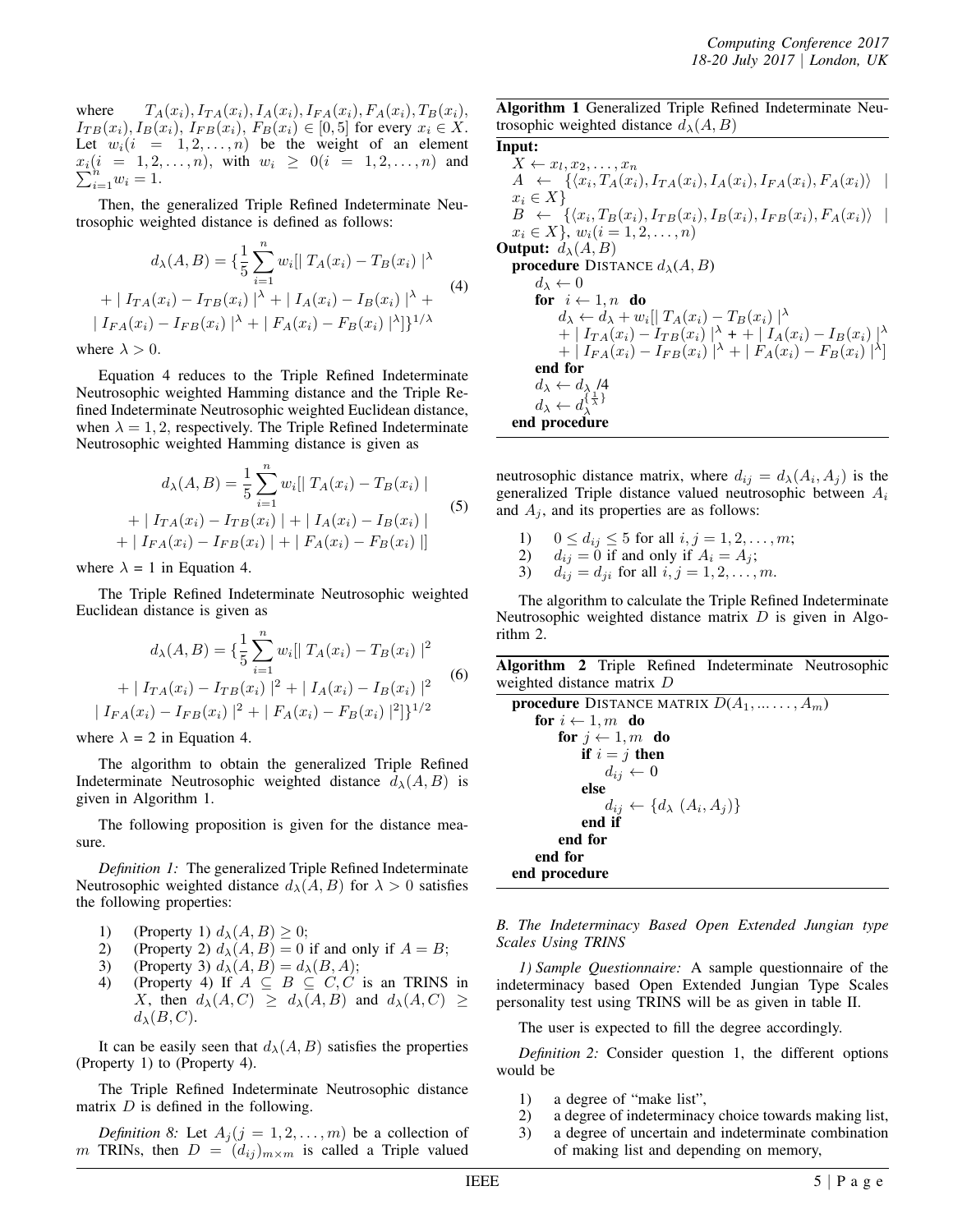| TABLE II. | SAMPLE QUESTIONNAIRE OF THE INDETERMINACY BASED |
|-----------|-------------------------------------------------|
|           | <b>OEJTS</b>                                    |

|                    |                       | Scale weight<br>2 3 4 5 |                          |
|--------------------|-----------------------|-------------------------|--------------------------|
| $\mathcal{Q}_1$    | makes lists           |                         | relies on memory         |
| $\mathcal{Q}_2$    | sceptical             |                         | wants to believe         |
| $\scriptstyle Q_3$ | bored by time alone   |                         | needs time alone         |
| Q7                 | energetic             |                         | mellow                   |
| $Q_{11}$           | works best in groups  |                         | works best alone         |
| $Q_{15}$           | worn out by parties   |                         | gets fired up by parties |
| $Q_{19}$           | talks more            |                         | listens more             |
| $Q_{23}$           | stays at home         |                         | goes out on the town     |
| $Q_{27}$           | finds it difficult to |                         | yelling to others        |
|                    | yell very loudly      |                         | comes naturally          |
| 2.31               | perform in public     |                         | avoids public speaking   |

- 4) a degree of indeterminate choice more of relying on memory, and
- 5) a degree of "relying on memory".

Suppose the user thinks and marks a degree of "make list" is 0.0, a degree of indeterminate choice towards "make list" is 0.4 , a degree of uncertain and indeterminate combination of making list and depending on memory is 0.1, an degree of indeterminate choice more of relying on memory 0.3, and a degree of "relying on memory" is 0.2.

*A* is a TRINS of  $Q = \{q_1\}$  defined by

$$
A = \langle 0.0, 0.4, 0.1, 0.3, 0.2 \rangle / q_1.
$$

When the weight of each membership is applied, the TRINS *A* becomes

$$
A = \langle 0.0, 0.8, 0.3, 1.2, 1.0 \rangle / q_1 ; w(A) = 3.3.
$$

In the general test, a whole number value from 1 to 5 will be obtained, whereas in the indeterminacy based OEJTS an accurate value is obtained. Thus the accuracy of the test is evident.

*2) Calculating Results:* Depending on the questionnaire the following grouping was carried out

TRINS  $E$  is defined in the discourse  $Q_E$  = *{Q*15*, Q*23*, Q*27*}* deals with the extrovert aspect and the introvert aspect is defined by TRINS *I* which is defined in the discourse  $Q_I = \{Q_3, Q_7, Q_{11}, Q_{19}, Q_{31}\}.$  The Sensing versus Intuition dichotomy is given by TRINSs *S* and *N*; *S* is defined in the discourse  $Q_S = \{Q_{24}, Q_{28}\}\$  and *N* is defined in the discourse  $Q_N = \{Q_4, Q_8, Q_{12}, Q_{16}, Q_{20}, Q_{32}\}.$ Similarly Feeling versus Thinking dichotomy is given by TRINSs *F* and *T*; *F* is defined in the discourse  $Q_F = \{Q_2, Q_{14}, Q_{18}, Q_{26}, Q_{30}\}$  and *T* is defined the discourse  $Q_T = \{Q_6, Q_{10}, Q_{22}\}$ . TRINSs *J* and *P* are used to represent the Judging versus Perceiving dichotomy; *J* is defined in the discourse  $Q_J = \{Q_{17}, Q_{25}\}\$  and *P* is defined in the discourse  $Q_P = \{Q_1, Q_5, Q_{13}, Q_{21}, Q_{29}\}.$ 

The weight of a TRINS *E* is given in Equations 3. The calculation for scoring is as follows:

$$
IE = 30 - w(I) + w(E)
$$
  
\n
$$
SN = 12 - w(S) + w(N)
$$
  
\n
$$
FT = 30 - w(F) + w(T)
$$
  
\n
$$
JP = 18 - w(J) + w(P).
$$

The score results are based on the following rules:

- 1) If IE is more than 24, you are extrovert (E), otherwise you are introvert (I).
- 2) If SN is more than 24, you are intuitive (N), otherwise you are sensing (S).
- 3) If FT is more than 24, you are thinking (T), otherwise you are feeling (F).
- 4) If JP is more than 24, you are perceiving (P), otherwise you are judging (J).

*3) Comparing results of two people:* Consider this personality test is taken by a group of people. Using the distance measure given in Algorithm 1 is defined over TRINS the difference and similarity in two or more person's personality can be analysed along a particular dichotomy. They can be analysed along Extroversion (E), Introversion (I), Intuitive (N), Sensing (S), Thinking (T), Feeling (F), Perceiving (P) or judging (J) or any combination of the eight. Clustering of the results using the distance matrix given in Algorithm 2 is carried out. The following section provides the Triple Refined Indeterminate Neutrosophic Minimum Spanning Tree (TRINS-MST) clustering algorithm using the distance matrix.

# IV. TRINS-MST CLUSTERING ALGORITHM

In this section, a Triple Refined Indeterminate Neutrosophic Minimum Spanning Tree (TRIN-MST) clustering algorithm is proposed as a generalization of the IFMST and SVN-MST clustering algorithms.

Let  $X = \{x_1, x_2, \ldots, x_n\}$  be an attribution space and the weight vector of an element  $x_i(i = 1, 2, \ldots, n)$  be  $w = \{w_1, w_2, \dots, w_n\}$ , with  $w_i \ge 0 (i = 1, 2, \dots, n)$  and  $\sum_{i=1}^{n} w_i = 1$ . Consider that  $A_j (j = 1, 2, \dots, m)$  is a collection of *m* TRINSs, which has *m* samples that need to be clustered. Then, they are represented in the following form:  $A_j = \{ \langle x_i, T_{A_j}(x_j), I_{TA_j}(x_j), I_{A_j}(x_j), I_{FA_j}(x_j), F_{A_j}(x_j) \rangle \mid$ *x<sup>j</sup> ∈ X}* Algorithm 3 provides the Triple Refined Indeterminate Neutrosophic Minimum Spanning Tree (TRIN-MST) clustering algorithm. The description of the algorithm is:

*Step 1*: Calculate the distance matrix  $D = d_{ij} = d_{\lambda}(A_i, A_j)$ by Algorithm 2 (take  $\lambda = 2$ ). The Triple Refined Indeterminate Neutrosophic distance matrix  $D = (d_{ij})_{m \times m}$  obtained is:

|          |          | $d_{12}$ | . | $d_{1m}$ |  |
|----------|----------|----------|---|----------|--|
| $\equiv$ |          |          |   |          |  |
|          | $d_{m1}$ | $d_{m2}$ |   |          |  |

*Step 2*: The Triple Refined Indeterminate Neutrosophic graph  $G(V, E)$  where every edge between  $A_i$  and  $A_j(i, j =$ 1*,* 2*, . . . , m*) is assigned the Triple Refined Indeterminate Neutrosophic weighted distance  $d_{ij}$ , it is an element of the Triple Refined Indeterminate Neutrosophic distance matrix  $D =$  $(d_{ij})_{m \times m}$ , which represents the dissimilarity degree between the samples  $A_i$  and  $A_j$ . The Triple Refined Indeterminate Neutrosophic graph *G*(*V, E*) is represented as a graph.

*Step 3*: Construct the MST of the Triple Refined Indeterminate Neutrosophic graph *G*(*V, E*).

1) The sorted list of distances of edges of *G*(*V, E*) in increasing order by weights is constructed.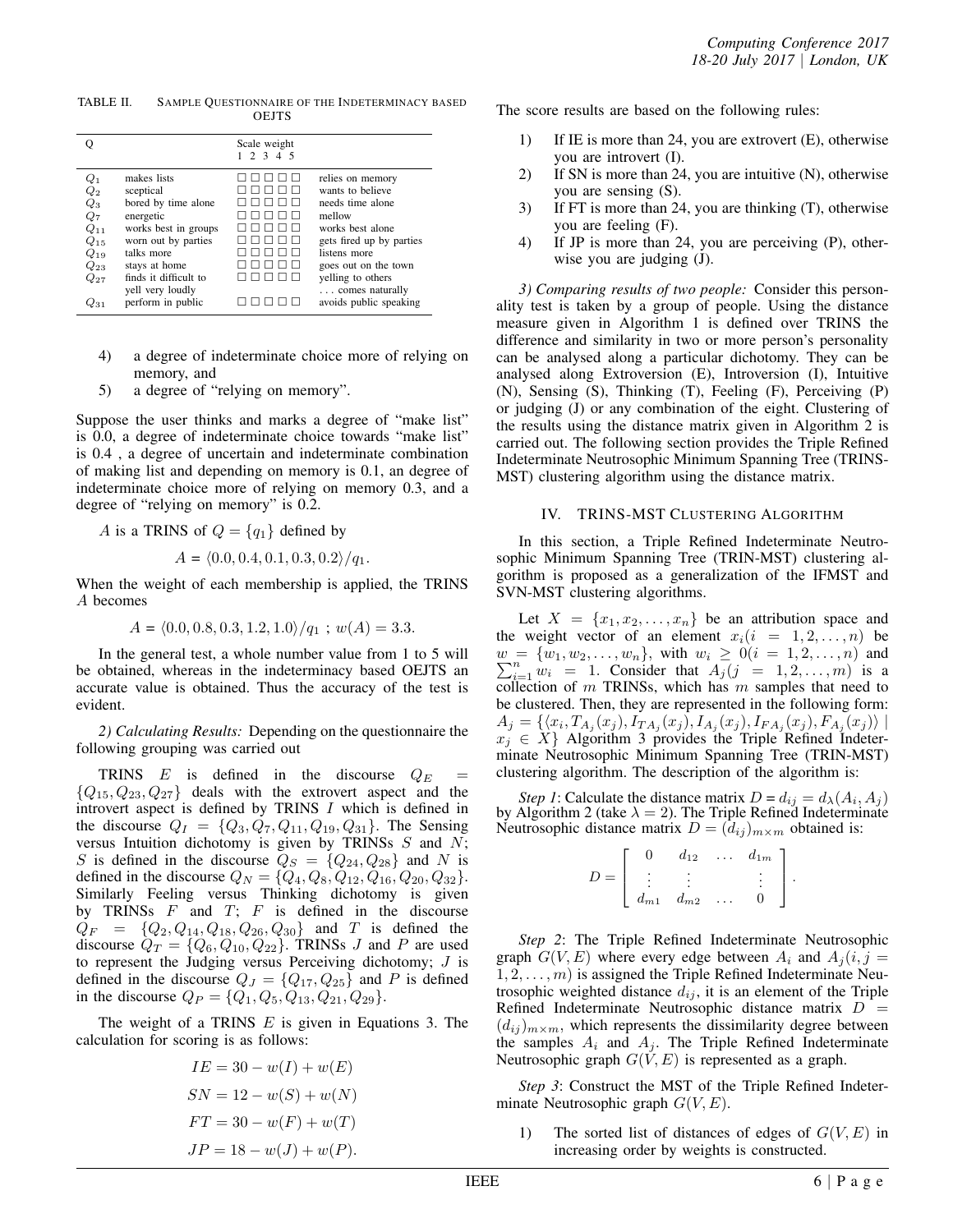Algorithm 3 Triple Refined Indeterminate Neutrosophic Minimum Spanning Tree (TRIN-MST) Clustering algorithm

**Input:**  $D = (d_{ij})_{m \times m}$ Output: MST *S* and Clusters procedure TRIN-MST CLUSTERING(*D*) **Step 1:** Calculate distance matrix *D* of  $A_1, \ldots, A_m$  $D(A_1, \ldots, A_m)$   $\triangleright$  Distance matrix *D* is from Algo 2

Step 2: Create graph *G*(*V, E*) for  $i \leftarrow 1, m$  do for  $j \leftarrow 1, m$  do if  $i := j$  then Draw the edge between  $A_i$  and  $A_j$  with  $d_{ij}$ end if end for end for

Step 3: Compute the MST of the Triple Refined Indeterminate Neutrosophic graph *G*(*V, E*):

*◃* Using Kruskal's algorithm Sort all the edges in increasing order of weight in *E*. while No. of edges in subgraph *S* of  $G < (V - 1)$  do Select the smallest edge  $(v_i, v_j)$ .

Delete  $(v_i, v_j)$  from  $E$ 

if  $(v_i, v_j)$  forms a cycle with spanning tree S then Discard the edge  $v_i, v_j$ 

else

Include the edge  $v_i, v_j$  in *S* 

# end if

end while

*S* is the MST of the Triple Refined Indeterminate Neutrosophic graph *G*(*V, E*).

| <b>Step 4: Perform clustering</b>                  |                                     |
|----------------------------------------------------|-------------------------------------|
| for $i \leftarrow 1, m$ do                         |                                     |
| for $j \leftarrow 1, m$ do                         |                                     |
| if $d_{ij} \geq r$ then                            | $\triangleright$ r is the threshold |
| Disconnect edge                                    |                                     |
| else                                               |                                     |
| Edge is not disconnected                           |                                     |
| end if                                             |                                     |
| end for                                            |                                     |
| end for                                            |                                     |
| Results in clusters automatically; it is tabulated |                                     |
| end procedure                                      |                                     |

- 2) Keep an empty subgraph *S* of *G*(*V, E*) and select the edge *e* with the smallest weight to add in *S*, where the end points of *e* are disconnected.
- 3) The smallest edge *e* is added to *S* and deleted from the sorted list.
- 4) The next smallest edge is selected and if no cycle is formed in *S* it is added to *S* and deleted from the list.
- 5) Repeat the process (iv) until the subgraph *S* has (*m−* 1) edges.

Thus, the MST of the Triple Refined Indeterminate Neutrosophic graph  $G(V, E)$  is obtained, and illustrated as a graph.

*Step 4*: Select a threshold *r* and disconnect all the edges of

TABLE III. SAMPLE QUESTIONNAIRE OF THE INDETERMINACY BASED OEJTS

| Q                                                                 |                                                                                                                                 | $T I_T I I_F F$   |                                                                                                                                             |
|-------------------------------------------------------------------|---------------------------------------------------------------------------------------------------------------------------------|-------------------|---------------------------------------------------------------------------------------------------------------------------------------------|
| $Q_7$<br>$Q_{11}$<br>$Q_{15}$<br>$Q_{19}$<br>$Q_{23}$<br>$Q_{27}$ | mellow<br>works best alone<br>worn out by parties<br>listens more<br>stays at home<br>finds it difficult to<br>yell very loudly | .<br>пшшт<br>1111 | energetic<br>works best in groups<br>gets fired up by parties<br>talks more<br>goes out on the town<br>yelling to others<br>comes naturally |
|                                                                   |                                                                                                                                 |                   |                                                                                                                                             |

the MST with weights greater than *r* to obtain a certain number of clusters, list it as a table. The clustering results induced by the subtrees do not depend on some particular MST [30], [31].

# V. ILLUSTRATIVE EXAMPLES

A descriptive example is presented and utilized to demonstrate the real world applications and the effectiveness of the proposed TRIN-MST clustering algorithm using the results of the indeterminacy based personality test conducted for eight different people.

*Definition 3:* Eight people  $A_j$  ( $j = 1, 2, \ldots, 8$ ) had given the personality test. For each person six evaluation questions (attributes) were used as given in Table III. Questions related to only the Extroversion (E) vs. Introversion (I) have been considered, the questionnaire has been altered according so as to enable the using of distance measures.

| $A_1 = \{ \langle x_1, 0.9, .02, .05, 0.03, 0.0 \rangle, \langle x_2, 0.8, 0.1, .05, .05, 0.0 \rangle,$   |
|-----------------------------------------------------------------------------------------------------------|
| $\langle x_3, 0.7, 0.1, 0.1, 0.0, 0.1 \rangle, \langle x_4, 0.8, 0.0, 0.0, 0.1, 0.1 \rangle,$             |
| $\langle x_5, 0.75, 0.05, 0.1, 0.1, 0.0 \rangle, \langle x_6, 0.8, 0.1, 0.05, 0.0, 0.05 \rangle \},$      |
|                                                                                                           |
| $A_2 = \{ \langle x_1, 0.8, 0.15, 0.0, 0.0, 0.05 \rangle, \langle x_2, 0.7, 0.2, 0.1, 0.0, 0.0 \rangle,$  |
| $\langle x_3, 0.75, 0.05, 0.1, 0.0, 0.1 \rangle, \langle x_4, 0.7, 0.2, 0.0, 0.0, 0.1 \rangle,$           |
| $\langle x_5, 0.8, 0.1, 0.1, 0.0, 0.0 \rangle, \langle x_6, 0.6, 0.3, 0.1, 0.0, 0.0 \rangle \},$          |
| $A_3 = \{ \langle x_1, 0.5, 0.2, 0.1, 0.1, 0.1 \rangle, \langle x_2, 0.6, 0.2, 0.1, 0.05, 0.05 \rangle,$  |
| $\langle x_3, 0.5, 0.3, 0.05, 0.05, 0.1 \rangle, \langle x_4, 0.75, 0.1, 0.05, 0.1, 0.0 \rangle,$         |
| $\langle x_5, 0.5, 0.1, 0.3, 0.0, 0.1 \rangle, \langle x_6, 0.6, 0.2, 0.0, 0.0, 0.2 \rangle \},$          |
| $A_4 = \{ \langle x_1, 0.0, 0.1, 0.0, 0.0, 0.9 \rangle, \langle x_2, 0.0, 0.0, 0.0, 0.1, 0.9 \rangle, \}$ |
| $\langle x_3, 0.1, 0.0, 0.0, 0.0, 0.9 \rangle, \langle x_4, 0.0, 0.0, 0.0, 0.1, 0.9 \rangle,$             |
| $\langle x_5, 0.0, 0.0, 0.1, 0.0, 0.9 \rangle, \langle x_6, 0.0, 0.0, 0.0, 0.1, 0.9 \rangle \},$          |
| $A_5 = \{ \langle x_1, 0.7, 0.3, 0.0, 0.0, 0.0 \rangle, \langle x_2, 0.6, 0.2, 0.1, 0.0, 0.1 \rangle, \}$ |
| $\langle x_3, 0.5, 0.1, 0.2, 0.1, 0.1 \rangle, \langle x_4, 0.7, 0.0, 0.1, 0.1, 0.1 \rangle,$             |
| $\langle x_5, 0.5, 0.2, 0.1, 0.1, 0.1 \rangle, \langle x_6, 0.3, 0.2, 0.2, 0.2, 0.1 \rangle \},$          |
| $A_6 = \{ \langle x_1, 0.5, 0.2, 0.1, 0.0, 0.1 \rangle, \langle x_2, 0.0, 0.1, 0.1, 0.7, 0.1 \rangle,$    |
| $\langle x_3, 0.0, 0.1, 0.1, 0.5, 0.3 \rangle, \langle x_4, 0.1, 0.0, 0.1, 0.1, 0.7 \rangle,$             |
| $\langle x_5, 0.0, 0.1, 0.2, 0.6, 0.1 \rangle, \langle x_6, 0.0, 0.1, 0.1, 0.7, 0.1 \rangle \},$          |
| $A_7 = \{ \langle x_1, 0.4, 0.3, 0.2, 0.0, 0.1 \rangle, \langle x_2, 0.5, 0.1, 0.2, 0.1, 0.1 \rangle, \}$ |
| $\langle x_3, 0.6, 0.1, 0.1, 0.1, 0.1 \rangle, \langle x_4, 0.5, 0.2, 0.1, 0.1, 0.1 \rangle,$             |
| $\langle x_5, 0.5, 0.1, 0.1, 0.2, 0.1 \rangle, \langle x_6, 0.7, 0.2, 0.0, 0.0, 0.1 \rangle \},$          |
| $A_8 = \{ \langle x_1, 0.1, 0.1, 0.1, 0.2, 0.5 \rangle, \langle x_2, 0.0, 0.1, 0.1, 0.1, 0.7 \rangle, \}$ |
| $\langle x_3, 0.0, 0.0, 0.0, 0.3, 0.7 \rangle, \langle x_4, 0.1, 0.0, 0.2, 0.4, 0.3 \rangle,$             |
| $\langle x_5, 0.1, 0.0, 0.0, 0.1, 0.8 \rangle, \langle x_6, 0.2, 0.0, 0.0, 0.1, 0.7 \rangle \}$           |
|                                                                                                           |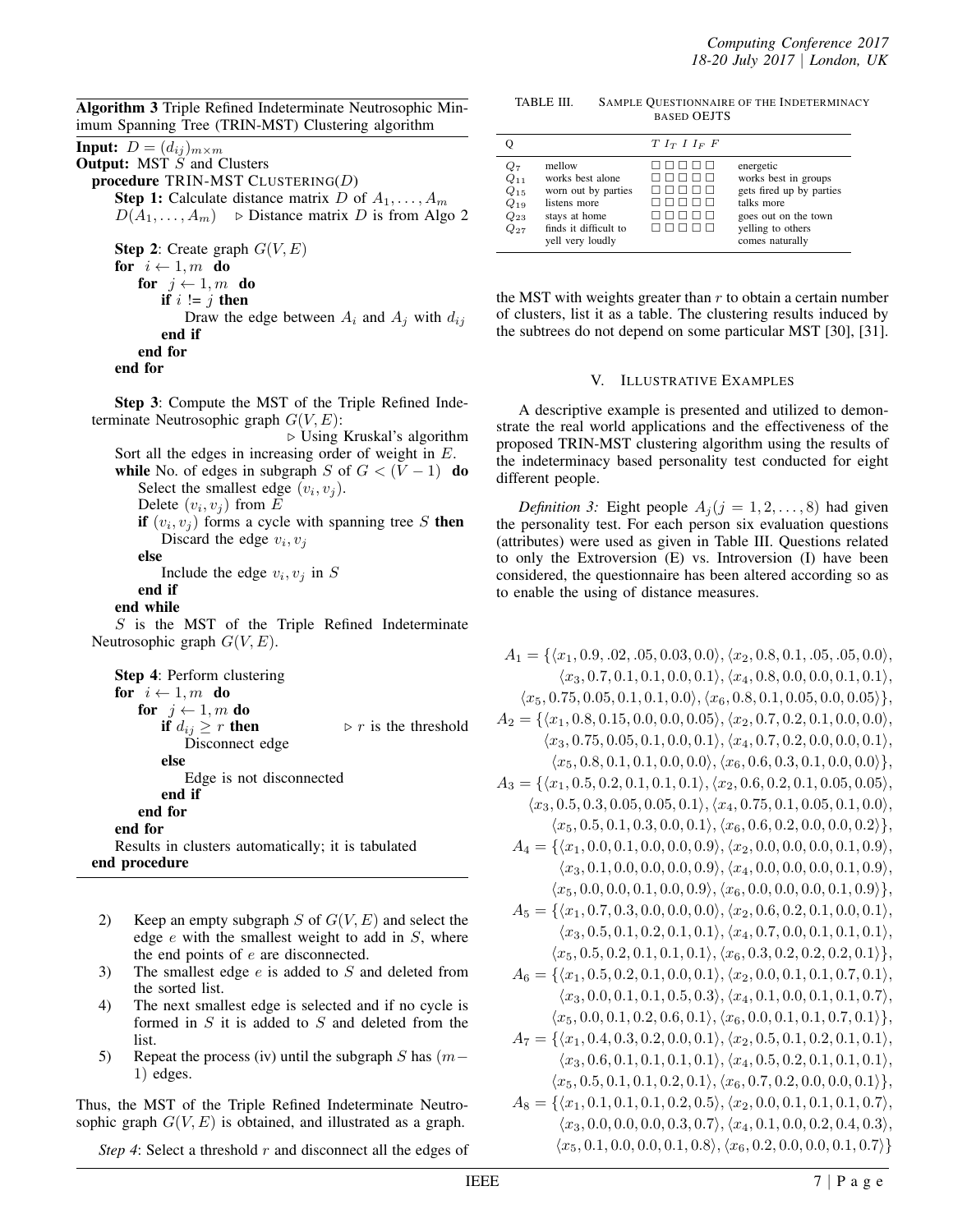

Fig. 1. Triple Refined Indeterminate Neutrosophic graph *G*

Let the weight vector of the attribute  $x_i(i = 1, 2, \dots, 6)$ be  $w = (0.167, 0.167, 0.167, 0.167, 0.167, 0.167)^T$ , then the TRIN-MST clustering algorithm given in Algorithm 3 is used to group the eight people of  $A_j$  ( $j = 1, 2, \ldots, 8$ ).

*Step 1*: Calculate the distance matrix  $D = d_{ij} = d_{\lambda}(A_i, A_j)$ by Algorithm 2 (take  $\lambda = 2$ ). The Triple Refined Indeterminate Neutrosophic distance matrix  $D = (d_{ij})_{m \times m}$  is obtained as follows:

| $D =$ | 0.086<br>0.1384<br>0.5214<br>0.1512<br>0.4035<br>0.1588<br>0.4305 | 0.0860<br>$\Omega$<br>0.1284<br>0.507<br>0.1263<br>0.3938<br>0.139<br>0.4213 | 0.1384<br>0.1284<br>0<br>0.4534<br>0.1175<br>0.3539<br>0.1024<br>0.3536 | 0.5214<br>0.507<br>0.4534<br>$\Omega$<br>0.453<br>0.3944<br>0.4394<br>0.186 | 0.1512<br>0.1263<br>0.1175<br>0.453<br>$\Omega$<br>0.3155<br>0.134<br>0.3558 | 0.4035<br>0.3938<br>0.3539<br>0.3944<br>0.3155<br>0<br>0.3258<br>0.3238 | 0.1588<br>0.139<br>0.1024<br>0.4394<br>0.134<br>0.3258<br>0<br>0.3375 | $0.4305$ 1<br>0.4213<br>0.3536<br>0.186<br>0.3558<br>0.3238<br>0.3375<br>0 |  |
|-------|-------------------------------------------------------------------|------------------------------------------------------------------------------|-------------------------------------------------------------------------|-----------------------------------------------------------------------------|------------------------------------------------------------------------------|-------------------------------------------------------------------------|-----------------------------------------------------------------------|----------------------------------------------------------------------------|--|
|       |                                                                   |                                                                              |                                                                         |                                                                             |                                                                              |                                                                         |                                                                       |                                                                            |  |

*Step 2*: The Triple Refined Indeterminate Neutrosophic graph  $G(V, E)$  where every edge between  $A_i$  and  $A_i(i, j =$ 1*,* 2*, . . . ,* 8) is assigned the Triple Refined Indeterminate Neutrosophic weighted distance  $d_{ij}$ , it is an element of the Triple Refined Indeterminate Neutrosophic distance matrix  $D =$  $(d_{ij})_{m \times m}$ , which represents the dissimilarity degree between the samples  $A_i$  and  $A_j$ . The Triple Refined Indeterminate Neutrosophic graph  $G(V, E)$  is shown in Figure 1.

*Step 3*: Construct the MST of the Triple Refined Indeterminate Neutrosophic graph *G*(*V, E*).

- 1) The sorted list of distances of edges of *G* in increasing order by weights is:  $d_{12} \leq d_{37} \leq d_{35} \leq d_{25} \leq$  $d_{23} \leq d_{57} \leq d_{72} \leq d_{51} \leq d_{71} \leq d_{84} \leq d_{65} \leq d_{68} \leq$  $d_{67} \leq d_{87} \leq d_{83} \leq d_{63} \leq d_{86} \leq d_{62} \leq d_{64}.$
- 2) Keep an empty subgraph *S* of *G* and add the edge *e* with the smallest weight to *S*, where the end points of *e* are disconnected.
- 3) The edge between  $A_1$  and  $A_2$ ;  $d_{12} = 0.086$ , is the smallest, it is added to *S* and deleted from the sorted list.
- 4) The next smallest edge is selected from *G* and if no cycle is formed in *S* it is added to *S* and deleted from the list.
- 5) Repeat process (4) until the subgraph *S* has (7 *−* 1) edges or spans eight nodes.



Fig. 2. Triple Refined Indeterminate Neutrosophic minimum spanning tree (TRIN-MST) *S* of graph *G*

TABLE IV. CLUSTERING RESULTS OF THE EIGHT DIFFERENT CARS USING TRIN-MST CLUSTERING ALGORITHM

Thus, the MST of the Triple Refined Indeterminate Neutrosophic graph  $G(V, E)$  is obtained, as illustrated in Figure 2.

*Step 4*: Select a threshold *r* and disconnect all the edges of the MST with weights greater than *r* to obtain a certain number of subtrees (clusters), as listed in Table IV.

The results of the clustering algorithm clearly shows when the threshold  $r$  is 0.3238 the clusters are of Extroversion  $(E)$ vs. Introversion (I), it is seen that  $A_4$  and  $A_8$  are introverts and the rest are extroverts.

# VI. COMPARISON

The existing classic personality test force the test taker to select only one option and it is mostly what the user thinks he/she does often. The other options are lost to the test taker. It fails to capture the complete picture realistically. The dominant choice is selected, the selection might have very small margin. In such cases the accuracy of the test fails. Whereas when the indeterminacy based OEJTS Test is considered, it provides five different options to the test taker using TRINS for representing the choice. It is important to understand why TRINS makes the candidate for this kind of Personality test. The reason can be obtained by the following comparative analysis of the methods and their capacity to deal indeterminate, inconsistent and incomplete information. TRINS is an instance of a neutrosophic set, which approaches the problem more logically with accuracy and precision to represent the existing uncertainty, imprecise, incomplete, and inconsistent information. It has the additional feature of being able to describe with more sensitivity the indeterminate and inconsistent information. TRINS alone can give scope for a

*.*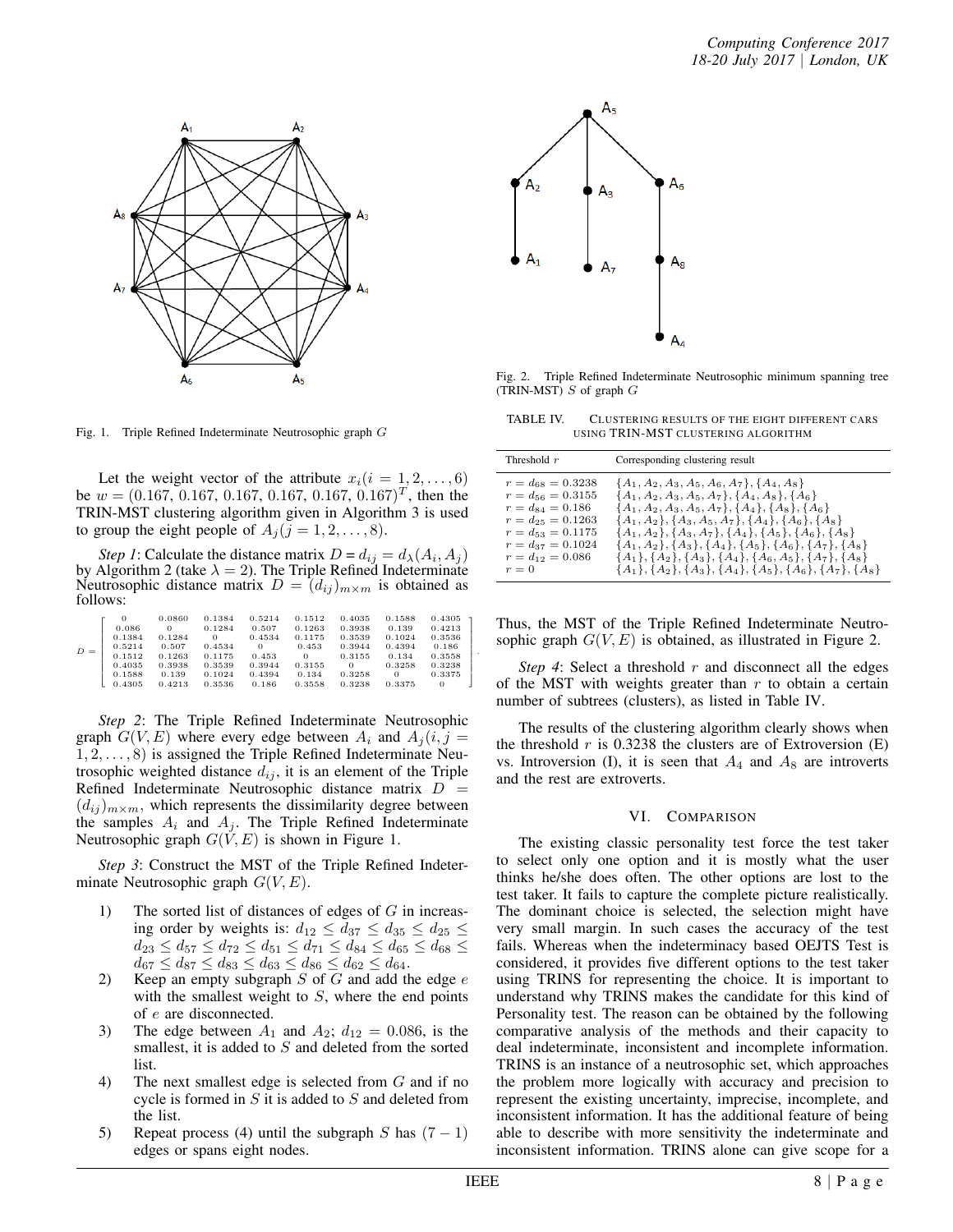person to express accurately the exact realistic choices instead of opting for a dominant choice. While, the SVNS can handle indeterminate information and inconsistent information, it is cannot describe with accuracy about the existing indeterminacy. It is known that the connector in fuzzy set is defined with respect to *T* (membership only) so the information of indeterminacy and non membership is lost. The connectors in intuitionistic fuzzy set are defined with respect to truth membership and false membership only; here the indeterminacy is taken as what is left after the truth and false membership. Hence a personality test based on TRINS gives the most accurate and realistic result, cause it captures the complete scenario realistically. The TRIN-MST clustering algorithm is the only clustering algorithm that uses the existing uncertainty, imprecise, incomplete, and inconsistent information to capture the human responses in a personality test. The TRIN-MST clustering algorithm is capable of clustering people according to their personality with more accuracy and precision than the existing personality test.

#### VII. CONCLUSIONS

In objective type personality test like the MBTI or the OE-JTS, the user is forced to selct an option, and mostly lands up selecting the most dominant choice. The rest of the options are lost. A person may not be in general capable to judge his/her behaviour very precisely and categorize it into a particular choice. Since it is the person doing self rating there is a lot of uncertain and indeterminate feelings involved. The results of the test depend on a number of internal and external factors. To provide a more accurate and realistic result, a personality test needs to provide more choices and a degree of acceptance with that particular choice. To represent the Likert scale using neutrosophy, the concept of Triple Refined Indeterminate Neutrosophic Set (TRINS) was utilized. More precision is provided in handling indeterminacy; by classifying indeterminacy (*I*) into three, based on membership; as indeterminacy leaning towards truth membership (*I<sup>T</sup>* ), indeterminacy membership (*I*) and indeterminacy leaning towards false membership  $(I_F)$ . TRINS can be used in any place where the Likert scale is used like personality test. In this paper, the indeterminacy based personality test based on the OEJTS and TRINS was utilized and the TRIN-MST clustering algorithm was proposed. The calculation of results and personality grouping using the TRIN-MST clustering algorithm was discussed. The personality of a group of people was clustered using TRIN-MST clustering algorithm. An illustrative example using eight people was carried out and the cluster results of extroverts and introverts was clearly seen.

#### **REFERENCES**

- [1] C. G. Jung, *Psychological types*. Routledge, 2014.
- [2] I. B. Myers, *The myers-briggs type indicator*. Consulting Psychologists Press Palo Alto, CA, 1962.
- [3] L. A. Zadeh, "Fuzzy sets," *Information and control*, vol. 8, no. 3, pp. 338–353, 1965.
- [4] K. T. Atanassov, "Intuitionistic fuzzy sets," *Fuzzy sets and Systems*, vol. 20, no. 1, pp. 87–96, 1986.
- [5] K. Atanassov and G. Gargov, "Interval valued intuitionistic fuzzy sets," *Fuzzy sets and systems*, vol. 31, no. 3, pp. 343–349, 1989.
- [6] F. Smarandache, *A Unifying Field in Logics: Neutrosophic Logic. Neutrosophy, Neutrosophic Set, Probability, and Statistics*. American Research Press, Rehoboth, 2000.
- [7] H. Wang, F. Smarandache, Y. Zhang, and R. Sunderraman, "Single valued neutrosophic sets," *Review*, p. 10, 2010.
- [8] A. Salama, A. Haitham, A. Manie, and M. Lotfy, "Utilizing neutrosophic set in social network analysis e-learning systems," *International Journal of Information Science and Intelligent System*, vol. 3, no. 2, 2014.
- [9] J. Ye, "Multicriteria decision-making method using the correlation coefficient under single-valued neutrosophic environment," *International Journal of General Systems*, vol. 42, no. 4, pp. 386–394, 2013.
- [10] A multicriteria decision-making method using aggregation operators for simplified neutrosophic sets," *Journal of Intelligent & Fuzzy Systems*, vol. 26, no. 5, pp. 2459–2466, 2014.
- [11] ——, "Single valued neutrosophic cross-entropy for multicriteria decision making problems," *Applied Mathematical Modelling*, vol. 38, no. 3, pp. 1170–1175, 2014.
- [12] ——, "Similarity measures between interval neutrosophic sets and their applications in multicriteria decision-making," *Journal of Intelligent & Fuzzy Systems*, vol. 26, no. 1, pp. 165–172, 2014.
- [13] H.-D. Cheng and Y. Guo, "A new neutrosophic approach to image thresholding," *New Mathematics and Natural Computation*, vol. 4, no. 03, pp. 291–308, 2008.
- [14] A. Sengur and Y. Guo, "Color texture image segmentation based on neutrosophic set and wavelet transformation," *Computer Vision and Image Understanding*, vol. 115, no. 8, pp. 1134–1144, 2011.
- [15] M. Zhang, L. Zhang, and H. Cheng, "A neutrosophic approach to image segmentation based on watershed method," *Signal Processing*, vol. 90, no. 5, pp. 1510–1517, 2010.
- [16] W. Vasantha and F. Smarandache, *Fuzzy cognitive maps and neutrosophic cognitive maps*. Infinite Study, 2003.
- [17] ——, "Analysis of social aspects of migrant labourers living with hiv/aids using fuzzy theory and neutrosophic cognitive maps: With special reference to rural tamil nadu in india," *arXiv preprint math/0406304*, 2004.
- [18] P. Liu, Y. Chu, Y. Li, and Y. Chen, "Some generalized neutrosophic number hamacher aggregation operators and their application to group decision making," *International Journal of Fuzzy Systems*, vol. 16, no. 2, pp. 242–255, 2014.
- [19] P. Liu and H. Li, "Multiple attribute decision-making method based on some normal neutrosophic bonferroni mean operators," *Neural Computing and Applications*, pp. 1–16, 2015.
- [20] P. Liu and L. Shi, "The generalized hybrid weighted average operator based on interval neutrosophic hesitant set and its application to multiple attribute decision making," *Neural Computing and Applications*, vol. 26, no. 2, pp. 457–471, 2015.
- [21] P. Liu and G. Tang, "Some power generalized aggregation operators based on the interval neutrosophic sets and their application to decision making," *Journal of Intelligent & Fuzzy Systems*, no. Preprint, pp. 1–12, 2016.
- [22] P. Liu and F. Teng, "Multiple attribute decision making method based on normal neutrosophic generalized weighted power averaging operator," *International Journal of Machine Learning and Cybernetics*, pp. 1–13.
- [23] P. Liu and Y. Wang, "Multiple attribute decision-making method based on single-valued neutrosophic normalized weighted bonferroni mean," *Neural Computing and Applications*, vol. 25, no. 7-8, pp. 2001–2010, 2014.
- [24] ——, "Interval neutrosophic prioritized owa operator and its application to multiple attribute decision making," *Journal of Systems Science and Complexity*, vol. 29, no. 3, pp. 681–697, 2016.
- [25] I. Kandasamy, "Double valued neutrosophic sets and its applications to clustering," 2016, manuscript submitted for publication.
- [26] I. Kandasamy and Smarandache, "Multicriteria decision making using double refined indeterminacy neutrosophic cross entropy and indeterminacy based cross entropy," 2016, manuscript submitted for publication.
- [27] -- firiple refined indeterminate neutrosophic sets for personality classification," 2016, accepted for IEEE Symposium Series on Computational Intelligence 2016.
- [28] E. Jorgenson, "Development of the open extended jungian type scales 1.2," *Creative Commons Attribution NonCommercial-Share Alike 4.0 International License*, pp. 1–13, 2015.